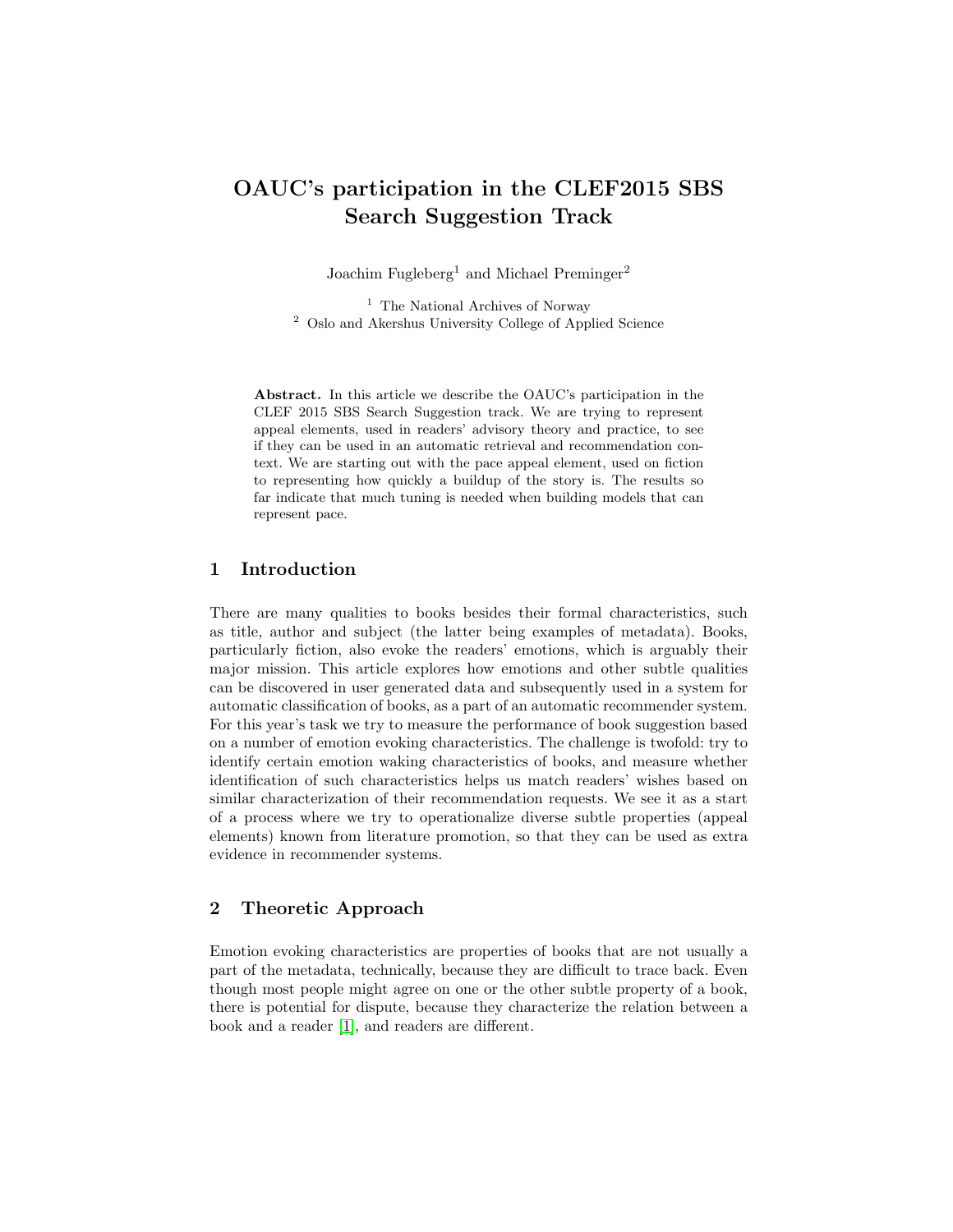#### 2.1 Saricks framework of appeal

[\[2\]](#page-6-1) has developed a framework / terminology that enables librarians, or other reading-promotors, to discuss books through short excerpts, user reviews and the like, boiling down to "appeal". Appeal has a number of elements

Pace According to Saricks, pace is the most important appeal-element, and has the best potential of distinguishing potential readers. Pace has to do with the build up of the story / plot in a book, and how quickly the reader is drawn into it. Some readers (in some situations) will prefer fast paced books, other will rather endeavour on a slow-paced book. [\[3\]](#page-6-2) Also have a

Characterization This element has to do with the introversy or extroversy of the characters in the book. Readers often remember the characters in the book more easily than they remember the plot. Alas, the conception of a well developed character varies greatly among users<sup>[3](#page-1-0)</sup>, making this element less hospitable to analysis of appeal than the case is for the pace element.

Frame The frame is about the tone of a book (melancholic, positive), its feeling (funny or romantic), and its atmosphere (menacing or elevating). though difficult to define, this element is often decisive for the reader's choice.The book can be amusing, bleak, bittersweet $<sup>4</sup>$  $<sup>4</sup>$  $<sup>4</sup>$ </sup>

Storyline The storyline is of course dependent on the previously discussed elements. But typical values<sup>[5](#page-1-2)</sup> will be Issue-oriented, Nonlinear or Open-ended.

#### 2.2 Representing and modelling appeal elements

The appeal elements are not directly manifest in the book text, let alone its metadata, and we need to find some representation so that a recommender system can take them into account. To this end we need to find some manifest indicators that can automatically match a recommendation request and a book using the appeal elements as evidence (in addition to other evidence), when recommending a book based on this recommendation request.

Finding and using such indicators is a challenge, which character differs among the elements. Being metadata of different kinds rather than full content, the texts we have are sparse, but on the other hand (for a portion of the books) include reader reviews, which should be a condense summarization of the book done by readers, the target group of a recommender system.

<span id="page-1-0"></span><sup>3</sup> [\[3\]](#page-6-2) lists 30 types of characters that can appear in fiction

<span id="page-1-1"></span><sup>&</sup>lt;sup>4</sup> [\[3\]](#page-6-2) lists 58 categories of "Tone".

<span id="page-1-2"></span><sup>5</sup> [\[3\]](#page-6-2) lists 9 types of storyline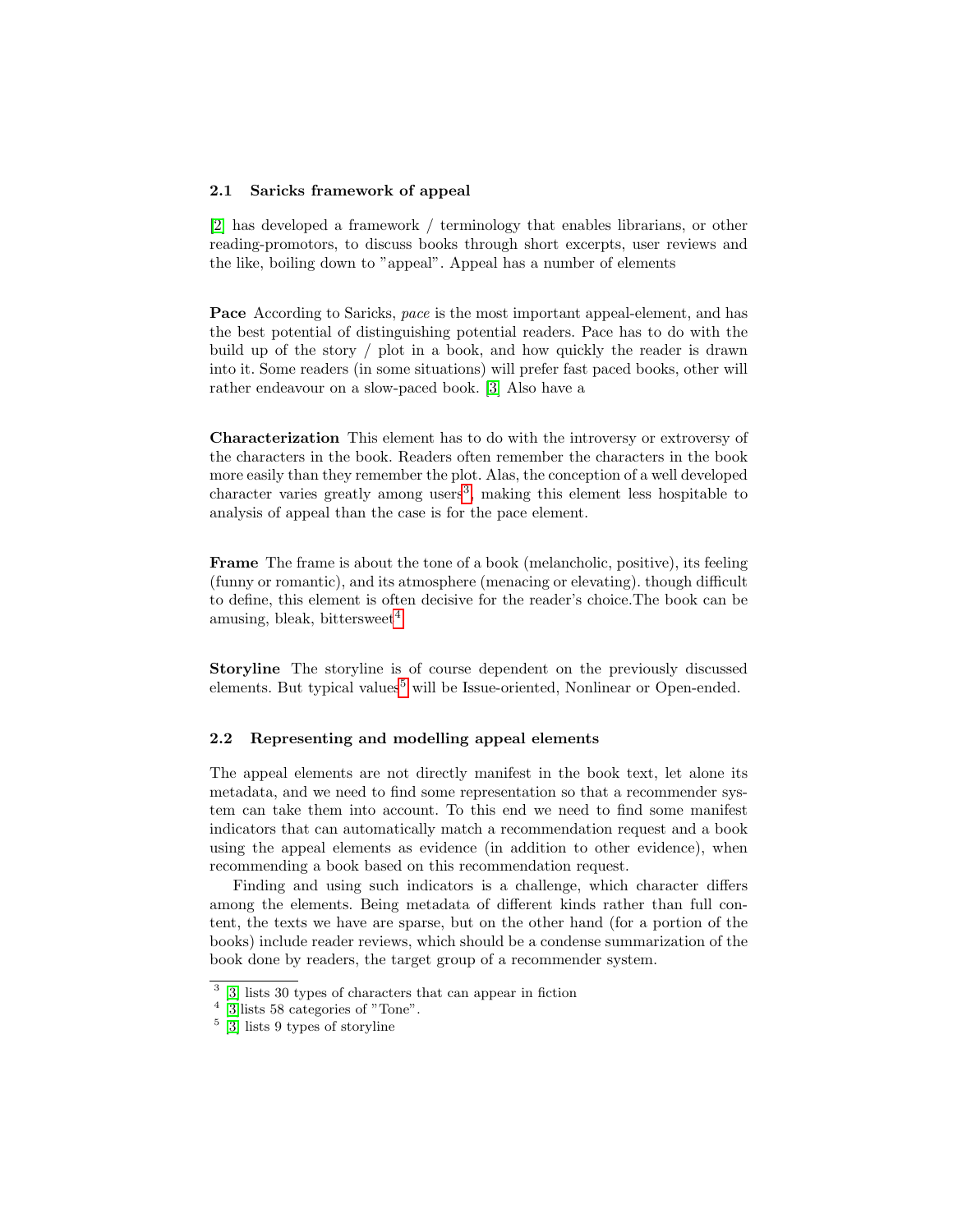One way of representing an appeal element (element-name element-value) is, using occurrences of sentences that are characteristic to some value of an appeal element. Feeding these to an NLP-system, The NLP system may identify functionally similar sentences in any analyzed book-review to use in the classification of the books. In our implementation, a model of an appeal element is a summary of sentences that are likely to appear in a review of a book that has this value (or valence) of this element. This method has a potential for accuracy, but needs quite a large set of reader reviews given to books with known values (and valences) of the appeal element, and is extremely prone to overfitting. A simpler but less exact method will be identifying single words or word combinations used by readers when reviewing books of different values / valences of appeal elements. Such words need somehow to be classified, so that a system looking for appeal elements in reviews has a broader repertoire of words to look for than the one occurring in the training set.

Matching can thereafter be done by attempted applying the same, or a slightly different model to the recommendation request, assuming that a recommendation request and a review belong to the same genere. Here we have several options:

- Retrieving books by a traditional retrieval model (using text-based metadata elements for matching) and then reranking so that books with matching appeal element rank ahead of other books
- Weighing up books with matching appeal at retrieval time
- Traditional retrieval accompanied by pseudo relevance feedback based on the appeal models.

As our current main experimentation line is around pace, we will be more detailed when suggesting a model for pace, than for the other elements.

We will use Wordnet to expand our model with different speach forms / styles / synonyms that may appear in the reviews. A similar procedure will be applied to the topic queries, and matching will consider match in appeal.

#### 2.3 Pace

Pace can be seen as a binary variable, either "low" or "high", making it the easiest element to model and represent, but at the same time less controllable. Saricks poses some questions the answers to which may provide clues as to the pacing:

- Is the book densely written?
- Are there short sentences / short paragraphs, short chapters?
- Is there a straight line plot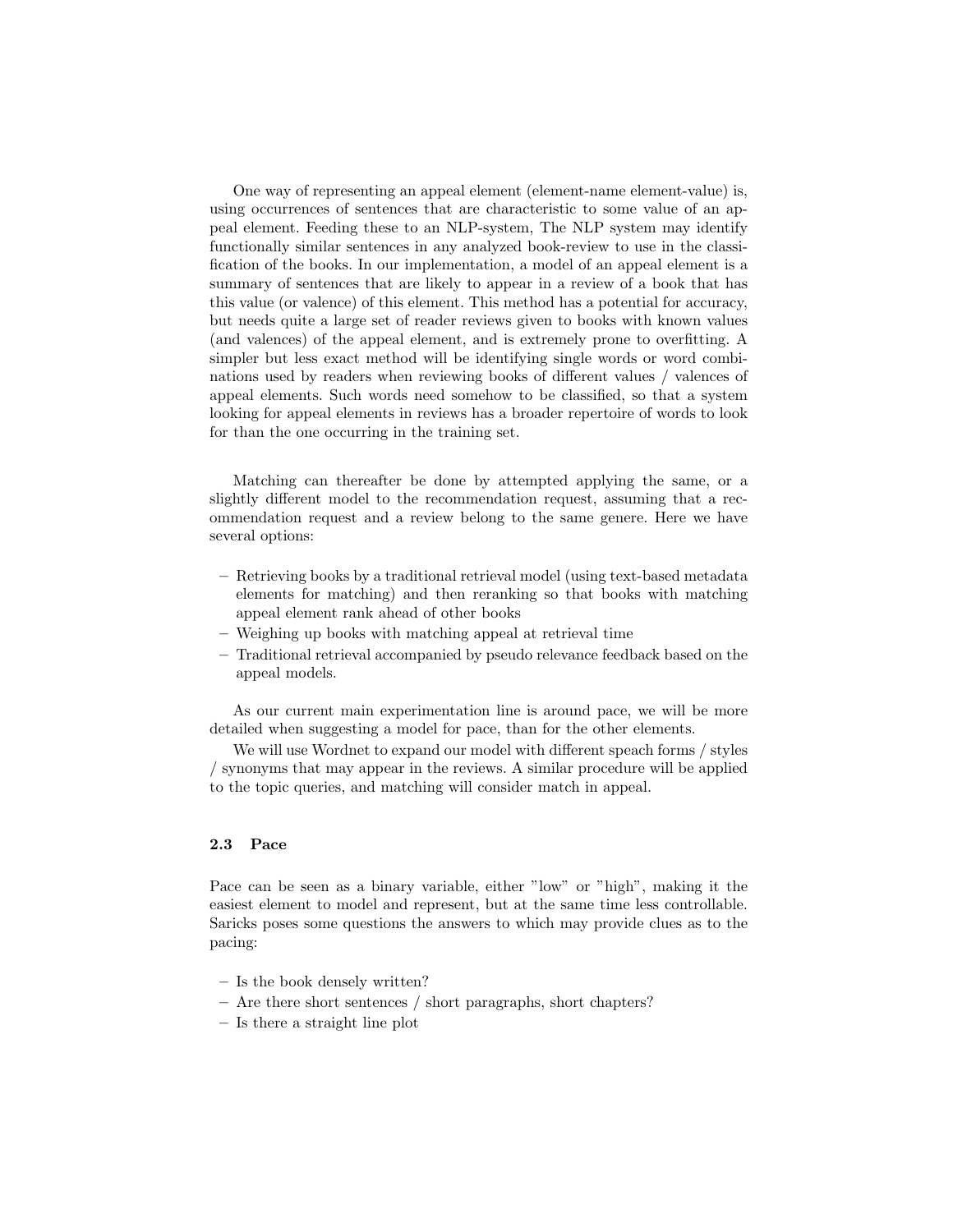| High pace                             | Low pace                                          |
|---------------------------------------|---------------------------------------------------|
| <b>Character reveals fast</b>         | Character reveals over time                       |
| Character reacts to external events   | Character only psychologically involved in events |
| Plot exposed early                    | Plot exposed over time                            |
| Book oriented towards an end          | Open ended                                        |
| Dialog-intensive                      | <b>Detalied descriptions</b>                      |
| Short sentences, paragraphs, chapters |                                                   |

Fig. 1. Characteristics of the pace appeal elements

# 3 Related work and our approach

Our work belongs in the realm of content based recommender systems, like for example [\[4\]](#page-6-3). The main advantage of such systems is their independence of users and their history of reading and recommendations. As such, these system have a better ability to recommend items not yet recommended to anyone, thereby better supporting serendipity. They are also less likely to serve very close material to what a reader already has read, thereby supporting novelty.

Saricks' framework is reportedly being extensively used in libraries, and in recent years it is starting to gain more systematic use, prominently in a Reader's Advisory resource like Novelist<sup>TM</sup>. Novelist<sup>T[M6](#page-3-0)</sup> is a paid service by  $\text{Ebsco}^{\text{TM}}$ , marketed towards Reader Advisory (RA) services of libraries active since the late 90's. Among other book characteristics used for recommendation, They have, since 2010 also been recording and utilizing Saricks appeal elements.

In a more research related context, [\[5\]](#page-6-4) has developed a conceptual approach (guiding the current research), of using Saricks elements in book recommendations. As a part of a Phd-work, [\[6\]](#page-6-5) have experimented with automatic extraction of appeal elements from reviews using rules related to occurrences / co-ocurrences of types of words from reader reviews. Both the design approach and the evaluation approach are quite straight forward. The appeal element extraction is a combination of a finite list of words (mostly adjectives) expanded by wordnet-extracted synonyms, and rules for these words' occurrence in the sentences of a review. The rules analyse governor - subordinate relations between pairs of words.

Interestingly, [\[6\]](#page-6-5) have assessed the quality of their ABET extractor by directly comparing its performance to NoveList's recommendations using appraisals by Amazon Mechanical Turk workers as the gold standard, finding ABET more accurate. They also compared the performance their entire system Rabbit (of which ABET is a component) to other recommendation services by using Mechanical Turk appraisers as gold standard when choosing new books that "best relate" to each one from a sample of ten books. The evaluation strategy taken here is very practical, and the results certainly promising. Still we feel that our challenge here is different, as we wish to match books with recommendation

<span id="page-3-0"></span> $^6$  <https://www.ebscohost.com/novelist>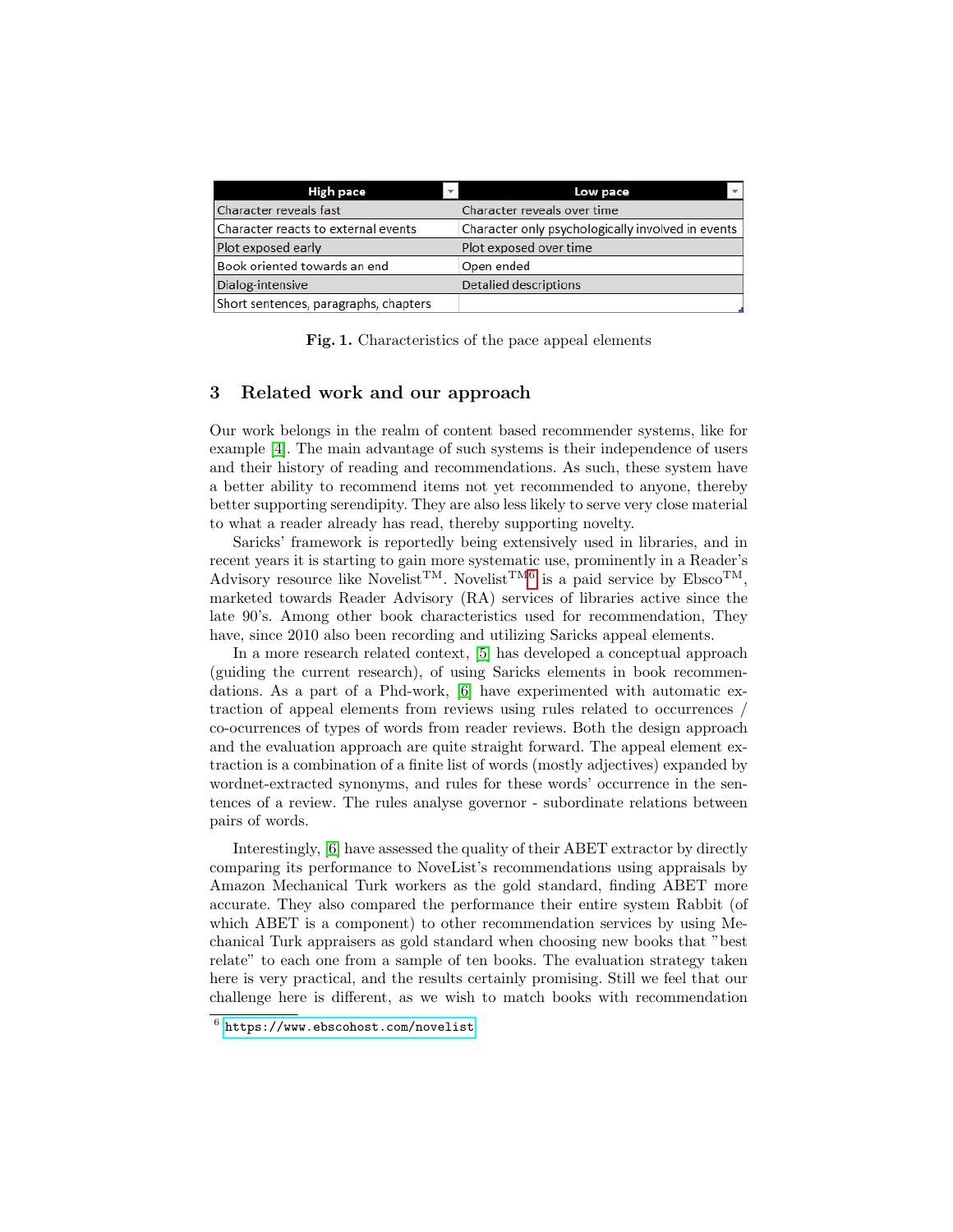requests (not having other books to relate our recommendations to), and we therefore feel that we need to take a slightly more general approach, which is based on a broader classification of Parts of Speech, particularly adjectives.

Resembling [\[6\]](#page-6-5), we will also need to take a part / whole approach, trying to see (a) whether our POS-classification has the potential to elicit individual appeal elements (b) whether it is possible to classify recommendation requests the same way as user reviews (whether or not those two types belong to the same genre) and (c) whether correct identification indeed gives us better recommendations on the basis of textual recommendation requests.

## 4 Data, Experiments and Results

As we were preparing this year's experiments, based on the approach we have taken, we have seen that the crunching of the data is extremely time-consuming and at the moment of writing the data are still in the preparation stage.

#### 4.1 Our Data

The SBS Suggestion Track's (SST) data consist of metadata drawn from Library-Thing and Amazon, describing about 2,8 million books, keyed by their ISBN (meaning the number of distinct works is somewhat lower, as ISBN keys manifestations of works). About half of these, (over 1.3 millions) have non-vacuous reader reviews as a part of their metadata. It is these reviews (free texts) that constitute the data of this paper.

In order to analyse this data, we have so far been taking the following steps:

- POS-tagging of all free texts of the reviews using the Apache OpenNlp<sup>[7](#page-4-0)</sup>
- Collecting all adjectives, basic  $\left(\langle JJ \rangle \right)$ , comparative  $\left(\langle JJR \rangle \right)$  and superlative  $\left(\right)$
- normalizing the adjective-forms captured by the POS-tagger, and linking each review to the normalized forms of the adjectives.

We have also extended a request to Ebsco to obtain the basic data of the NoveList appeal terms so that we can analyse our methods' ability to extract appeal terms against their data. This will hopefully give us a better possibility to analyse the net-contribution of identifying appeal elements to the ranking of recommendations.

#### 4.2 Our Purpose and Overall Research Design

As an overall, guiding design principle when approaching this issue, we intend to assign values or valences of appeal elements to unseen books (represented by their respective review texts), based on intellectually assigning such values

<span id="page-4-0"></span><sup>7</sup> <https://opennlp.apache.org/>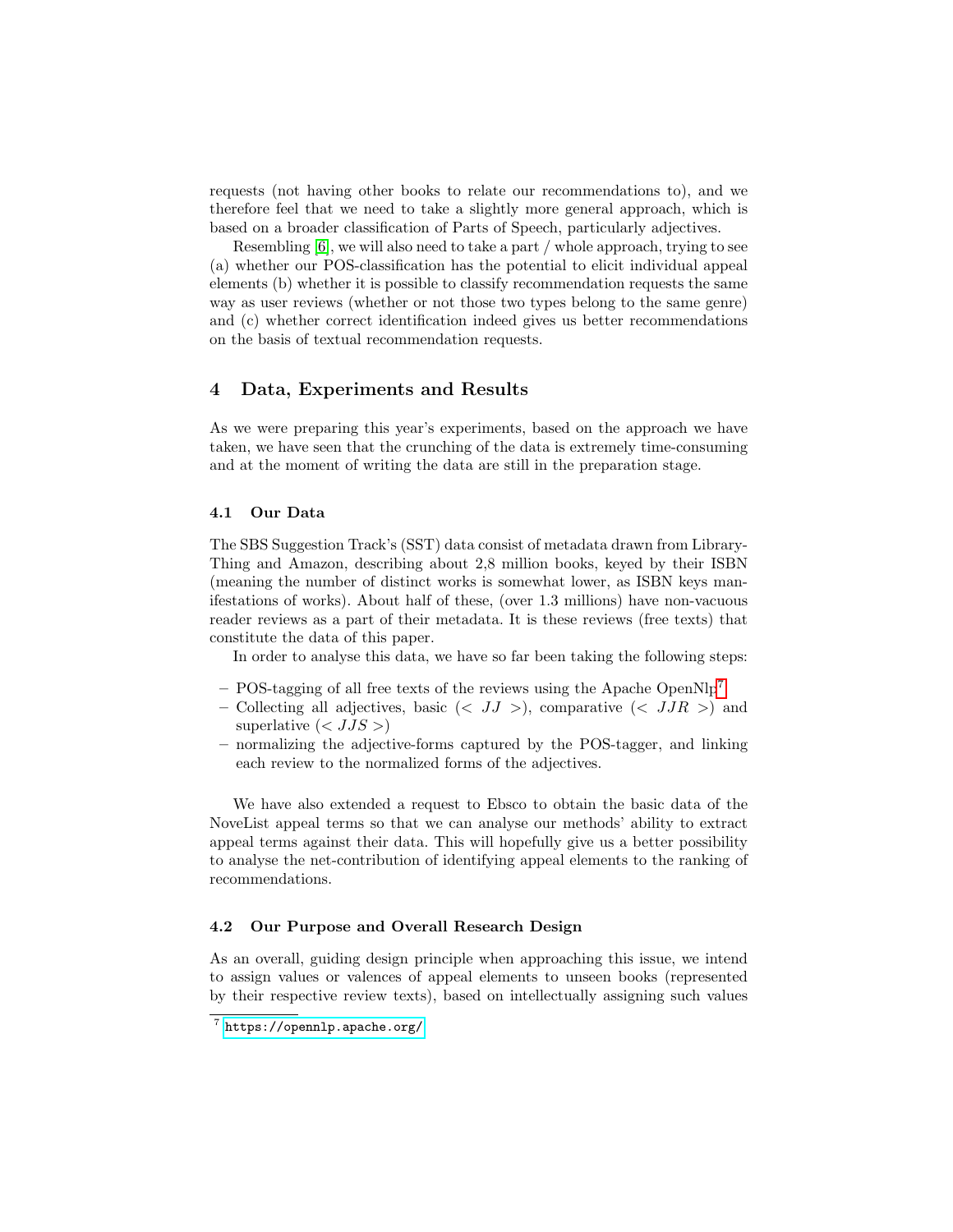to chosen books, and building models based on reviews of the latter ones. The most straight-forward way of doing so based on existing NLP-tools, is using reviews of books with known values to build document-categorization models that can use reviews of unseen books to classify those into appropriate categories (low vs. high valence, different intervals of element values a.s.o). Classifying the recommendation requests (topics) in the same manner, can provide us with an additional piece of evidence when matching requests to books.

The problem is that such models, done the ideal way are bound to be week and (as already apparent in the current results, see below) tend to overfit. To combat this problem we need to look at auxiliary procedures mostly based on occurrences of different types of words or word categories. Such procedures are, in their nature simpler than the former, but, as we see it, have the potential of complementing these, hopefully with better results. Here we can hopefully utilize work done on different Parts of Speech around Wordnet<sup>[8](#page-5-0)</sup>, and possibly other semantic and lexical resources ([\[7\]](#page-6-6), [\[8\]](#page-6-7)).

#### 4.3 Procedure

We start out experimenting with pace as the simplest and (according to [\[2\]](#page-6-1) the most prominent appeal element. We employ a two-step procedure ranking documents with traditional retrieval methods first, reranking afterwords by matching the paces of the recommendation request and the book reviews. We also experiment with weighing up books based on their pace-match with the recommendation request.

| Apeal          | <b>Baseline</b> | <b>Pacing rerank</b> | Pacing upwtd 1.2 | Pacing upwtd 1.3 |
|----------------|-----------------|----------------------|------------------|------------------|
| <b>Measure</b> |                 |                      |                  |                  |
| NCDG@10        | 0.082           | 0.08                 | 0.012            | 0.012            |
| <b>MRR</b>     | 0.0182          | 0,0182               | 0.042            | 0.043            |
| <b>MAP</b>     | 0,052           | 0,051                | 0,009            | 0,009            |
| R@1000         | 0.341           | 0,341                | 0.254            | 0.254            |

Fig. 2. Results of runs with and without incorporating appeal elements

## 5 Conclusion

As already explained, we see this as a beginning of a long term research endeavor, where the purpose is to directly utilize appeal elements in generating better recommendations based on recommendation requests. We have started out trying to model the pace appeal element in both books' reader reviews and

<span id="page-5-0"></span><sup>8</sup> <https://wordnet.princeton.edu/>